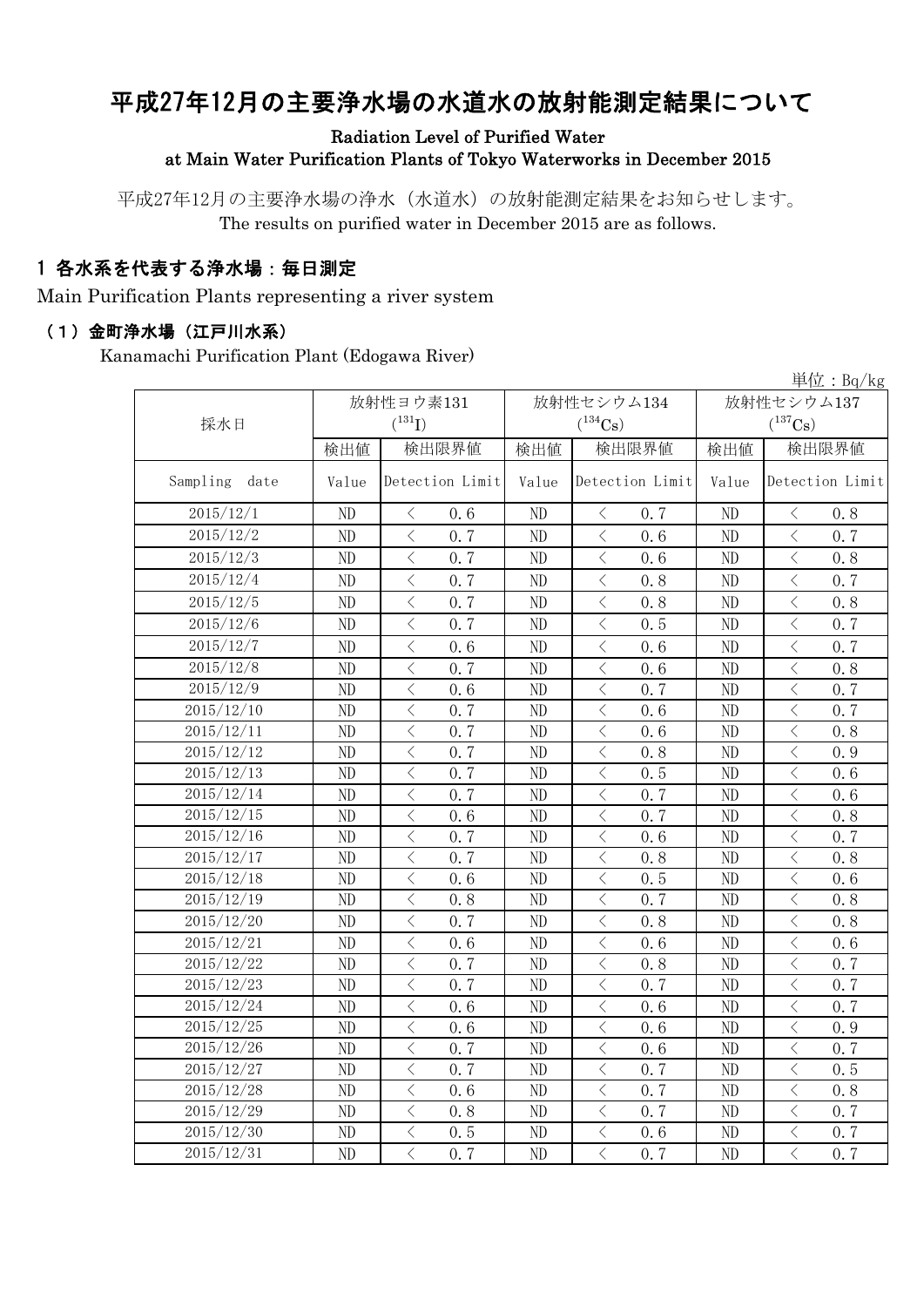### (2)朝霞浄水場 (荒川水系)

Asaka Purification Plant (Arakawa River)

|                  |       |                                                  |          |                                    |            | 単位: Bq/kg                                       |  |
|------------------|-------|--------------------------------------------------|----------|------------------------------------|------------|-------------------------------------------------|--|
|                  |       | 放射性ヨウ素131                                        |          | 放射性セシウム134                         | 放射性セシウム137 |                                                 |  |
| 採水日              |       | $(^{131}I)$                                      |          | $(^{134}Cs)$                       |            | $(^{137}\mathrm{Cs})$                           |  |
|                  | 検出値   | 検出限界値                                            | 検出値      | 検出限界値                              | 検出値        | 検出限界値                                           |  |
| Sampling<br>date | Value | Detection Limit                                  | Value    | Detection Limit                    | Value      | Detection Limit                                 |  |
| 2015/12/1        | ND    | 0.7<br>$\lt$                                     | ND       | 0.9<br>$\langle$                   | ND         | 0, 8<br>$\langle$                               |  |
| 2015/12/2        | ND    | $\langle$<br>0.6                                 | ND       | $\langle$<br>0.8                   | ND         | $\langle$<br>0.8                                |  |
| 2015/12/3        | ND    | $\langle$<br>0.6                                 | ND       | $\lt$<br>0.6                       | ND         | $\lt$<br>0.8                                    |  |
| 2015/12/4        | ND    | $\lt$<br>0.7                                     | ND       | $\lt$<br>0.7                       | ND         | $\langle$<br>0.6                                |  |
| 2015/12/5        | ND    | $\lt$<br>0.8                                     | ND       | $\, \big\langle \,$<br>0.6         | ND         | $\lt$<br>0.7                                    |  |
| 2015/12/6        | ND    | $\langle$<br>0.7                                 | ND       | $\,$ $\,$ $\,$<br>0.6              | ND         | $\langle$<br>0.7                                |  |
| 2015/12/7        | ND    | $\langle$<br>0.7                                 | ND       | $\langle$<br>0.6                   | ND         | $\langle$<br>0.7                                |  |
| 2015/12/8        | ND    | $\langle$<br>0.6                                 | ND       | $\lt$<br>0.7                       | ND         | $\lt$<br>0.7                                    |  |
| 2015/12/9        | ND    | $\lt$<br>0.6                                     | ND       | $\hspace{0.5cm}\big\langle$<br>0.9 | ND         | $\lt$<br>0.6                                    |  |
| 2015/12/10       | ND    | $\lt$<br>0.6                                     | ND       | $\hspace{0.1cm}\big\langle$<br>0.7 | ND         | $\langle$<br>0.8                                |  |
| 2015/12/11       | ND    | $\langle$<br>0.7                                 | $\rm ND$ | $\langle$<br>0.6                   | ND         | $\langle$<br>0.8                                |  |
| 2015/12/12       | ND    | $\langle$<br>0.9                                 | ND       | $\,$ $\,$ $\,$<br>0.6              | ND         | $\langle$<br>0.8                                |  |
| 2015/12/13       | ND    | $\, < \,$<br>0.7                                 | ND       | $\hspace{0.5cm}\big\langle$<br>0.6 | ND         | $\lt$<br>0.7                                    |  |
| 2015/12/14       | ND    | $\langle$<br>0.7                                 | ND       | $\,$ $\,$ $\,$<br>0.6              | ND         | $\langle$<br>0.8                                |  |
| 2015/12/15       | ND    | $\langle$<br>0.6                                 | $\rm ND$ | $\langle$<br>0.6                   | ND         | $\langle$<br>0.8                                |  |
| 2015/12/16       | ND    | $\langle$<br>0.6                                 | ND       | $\lt$<br>0.7                       | ND         | $\langle$<br>0.7                                |  |
| 2015/12/17       | ND    | $\lt$<br>0.7                                     | ND       | 0.7<br>$\lt$                       | ND         | $\langle$<br>0.7                                |  |
| 2015/12/18       | ND    | $\langle$<br>0.6                                 | ND       | $\, <\,$<br>0.7                    | ND         | $\, <\,$<br>0.6                                 |  |
| 2015/12/19       | ND    | $\langle$<br>0.7                                 | ND       | $\langle$<br>0.6                   | ND         | $\langle$<br>0.7                                |  |
| 2015/12/20       | ND    | $\langle$<br>0.7                                 | ND       | $\langle$<br>0.8                   | ND         | $\langle$<br>0.7                                |  |
| 2015/12/21       | ND    | $\lt$<br>0.7                                     | ND       | $\, < \,$<br>0.6                   | ND         | $\lt$<br>0.6                                    |  |
| 2015/12/22       | ND    | $\lt$<br>0.7                                     | ND       | $\lt$<br>0.6                       | ND         | 0.7<br>$\lt$                                    |  |
| 2015/12/23       | ND    | $\langle$<br>0.8                                 | ND       | $\langle$<br>0.6                   | ND         | $\langle$<br>0.8                                |  |
| 2015/12/24       | ND    | $\langle$<br>0.7                                 | ND       | $\lt$<br>0.7                       | ND         | $\lt$<br>0.7                                    |  |
| 2015/12/25       | ND    | $\overline{\left\langle \right\rangle }$<br>0.7  | ND       | $\,$ $\,$ $\,$<br>0.8              | ND         | $\langle$<br>0.8                                |  |
| 2015/12/26       | ND    | $\lt$<br>0, 7                                    | ND       | $\langle$<br>0, 8                  | ND.        | $\langle$<br>0.8                                |  |
| 2015/12/27       | ND    | $\langle$<br>0.9                                 | ND       | $\langle$<br>0.7                   | ND         | $\overline{\left\langle \right\rangle }$<br>0.8 |  |
| 2015/12/28       | ND    | $\hspace{0.1mm}\big\langle$<br>0.6               | ND       | $\langle$<br>0.8                   | ND         | $\langle$<br>0.6                                |  |
| 2015/12/29       | ND    | $\langle$<br>0.7                                 | ND       | $\lt$<br>0.7                       | ND         | $\langle$<br>0, 7                               |  |
| 2015/12/30       | ND    | $\, \big\langle \,$<br>0.7                       | ND       | $\, \big\langle \,$<br>0.7         | $\rm ND$   | $\langle$<br>0.7                                |  |
| 2015/12/31       | ND    | $\overline{\left\langle \right\rangle }$<br>0, 7 | $\rm ND$ | $\langle$<br>0.8                   | ND         | $\langle$<br>0, 7                               |  |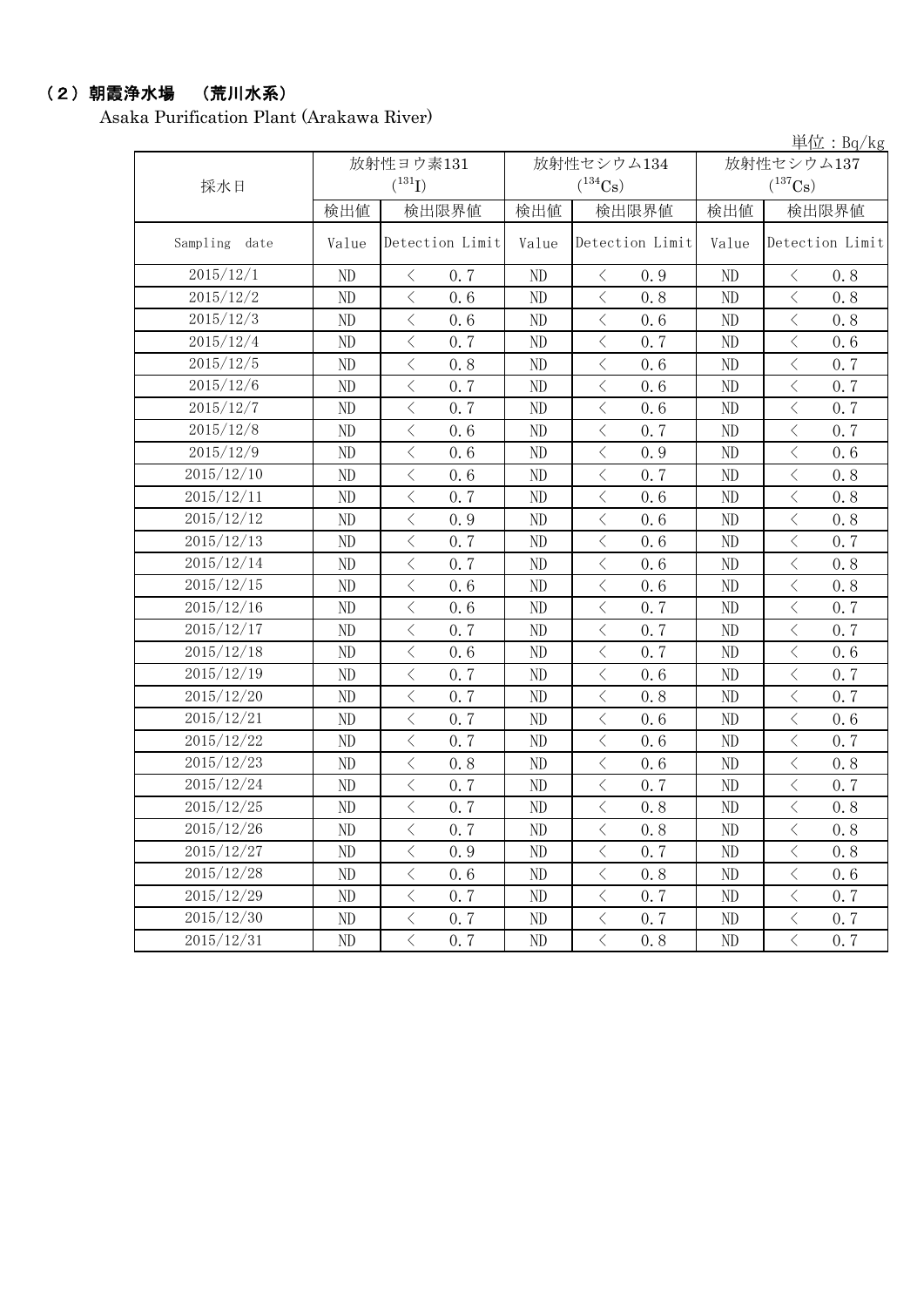# (3)小作浄水場 (多摩川水系)

Ozaku Purification Plant (Tamagawa River)

|                  |          |                                                 |          |                                                 |            | $\frac{\cancel{\text{H}}}{\cancel{\text{L}}}$ : Bq/kg |  |
|------------------|----------|-------------------------------------------------|----------|-------------------------------------------------|------------|-------------------------------------------------------|--|
|                  |          | 放射性ヨウ素131                                       |          | 放射性セシウム134                                      | 放射性セシウム137 |                                                       |  |
| 採水日              |          | $(^{131}I)$                                     |          | $(^{134}Cs)$                                    |            | $(^{137}Cs)$                                          |  |
|                  | 検出値      | 検出限界値                                           | 検出値      | 検出限界値                                           | 検出値        | 検出限界値                                                 |  |
| Sampling<br>date | Value    | Detection Limit                                 | Value    | Detection Limit                                 | Value      | Detection Limit                                       |  |
| 2015/12/1        | ND       | 0.7<br>$\langle$                                | ND       | 0.7<br>$\langle$                                | ND         | 0.8<br>$\lt$                                          |  |
| 2015/12/2        | ND       | $\langle$<br>0.6                                | ND       | $\langle$<br>0.7                                | ND         | $\langle$<br>0.7                                      |  |
| 2015/12/3        | ND       | $\lt$<br>0.7                                    | ND       | $\lt$<br>0.7                                    | ND         | $\lt$<br>0.7                                          |  |
| 2015/12/4        | ND       | $\overline{\left\langle \right\rangle }$<br>0.7 | ND       | $\hspace{0.1mm} <\hspace{0.1mm}$<br>0.6         | ND         | $\langle$<br>0.8                                      |  |
| 2015/12/5        | ND       | $\langle$<br>0.8                                | ND       | $\langle$<br>0.4                                | ND         | $\langle$<br>0.8                                      |  |
| 2015/12/6        | ND       | $\langle$<br>0.8                                | ND       | $\,$ $\,$ $\,$<br>0.8                           | ND         | $\lt$<br>0.7                                          |  |
| 2015/12/7        | ND       | $\langle$<br>0.7                                | ND       | $\hspace{0.1mm} <\hspace{0.1mm}$<br>0.7         | ND         | $\,$ $\,$ $\,$<br>0.7                                 |  |
| 2015/12/8        | ND       | $\lt$<br>0.7                                    | ND       | $\hspace{0.5cm}\big\langle$<br>0.6              | ND         | $\lt$<br>0.7                                          |  |
| 2015/12/9        | ND       | $\langle$<br>0.6                                | ND       | $\langle$<br>0.7                                | ND         | $\langle$<br>0.8                                      |  |
| 2015/12/10       | ND       | $\langle$<br>0.6                                | ND       | $\langle$<br>0.6                                | ND         | $\langle$<br>0.8                                      |  |
| 2015/12/11       | ND       | $\lt$<br>0.6                                    | ND       | $\lt$<br>0.6                                    | ND         | $\lt$<br>0.7                                          |  |
| 2015/12/12       | ND       | $\langle$<br>0.8                                | ND       | $\,$ $\,$ $\,$<br>0.6                           | ND         | $\lt$<br>0.6                                          |  |
| 2015/12/13       | ND       | $\overline{\left\langle \right\rangle }$<br>0.7 | ND       | $\langle$<br>0.7                                | ND         | $\overline{\left\langle \right\rangle }$<br>0.6       |  |
| 2015/12/14       | ND       | $\langle$<br>0.8                                | ND       | $\,$ $\,$ $\,$<br>0.7                           | ND         | $\lt$<br>0.7                                          |  |
| 2015/12/15       | ND       | $\langle$<br>0.6                                | ND       | $\,$ $\,$ $\,$<br>0.7                           | ND         | $\langle$<br>0.7                                      |  |
| 2015/12/16       | ND       | $\lt$<br>0.6                                    | ND       | $\, < \,$<br>0.6                                | ND         | $\lt$<br>0.7                                          |  |
| 2015/12/17       | ND       | $\langle$<br>0.7                                | ND       | $\langle$<br>0.7                                | ND         | $\langle$<br>0.9                                      |  |
| 2015/12/18       | ND       | $\langle$<br>0.9                                | ND       | $\langle$<br>0.7                                | ND         | $\langle$<br>0.7                                      |  |
| 2015/12/19       | ND       | $\lt$<br>0.7                                    | ND       | $\, < \,$<br>0.6                                | ND         | $\lt$<br>0.6                                          |  |
| 2015/12/20       | ND       | $\,$ $\,$ $\,$<br>0.7                           | ND       | $\hspace{0.1mm} <\hspace{0.1mm}$<br>0.7         | ND         | $\,$ $\,$ $\,$<br>0.8                                 |  |
| 2015/12/21       | ND       | $\,$ $\,$ $\,$<br>0.7                           | ND       | $\langle$<br>0.6                                | ND         | $\langle$<br>0.8                                      |  |
| 2015/12/22       | ND       | $\langle$<br>0.7                                | ND       | $\lt$<br>0.6                                    | ND         | $\langle$<br>0.6                                      |  |
| 2015/12/23       | ND       | $\,$ $\,$ $\,$<br>0.7                           | ND       | $\hspace{0.1mm} <\hspace{0.1mm}$<br>0.7         | ND         | $\lt$<br>0.6                                          |  |
| 2015/12/24       | ND       | $\,$ $\,$ $\,$<br>0.7                           | ND       | $\hspace{0.1cm}\big\langle$<br>0.7              | ND         | $\lt$<br>0.8                                          |  |
| 2015/12/25       | ND       | $\langle$<br>0.6                                | ND       | $\langle$<br>0.7                                | ND         | $\langle$<br>0.7                                      |  |
| 2015/12/26       | $\rm ND$ | $\bigg\langle$<br>0.8                           | $\rm ND$ | $\overline{\left\langle \right\rangle }$<br>0.6 | $\rm ND$   | $\, <\,$<br>0.7                                       |  |
| 2015/12/27       | ND       | $\langle$<br>0.8                                | ND       | $\,$ $\,$ $\,$<br>0.6                           | ND         | $\langle$<br>0.7                                      |  |
| 2015/12/28       | $\rm ND$ | $\langle$<br>0.7                                | $\rm ND$ | $\langle$<br>0.7                                | ND         | $\, \big\langle \,$<br>0.7                            |  |
| 2015/12/29       | ND       | $\langle$<br>0.8                                | $\rm ND$ | $\langle$<br>0.7                                | ND         | $\langle$<br>0.8                                      |  |
| 2015/12/30       | ND       | $\langle$<br>0.6                                | ND       | $\langle$<br>0.6                                | ND         | $\langle$<br>0.8                                      |  |
| 2015/12/31       | ND       | $\langle$<br>0.7                                | $\rm ND$ | $\langle$<br>0.7                                | ND         | $\langle$<br>0, 7                                     |  |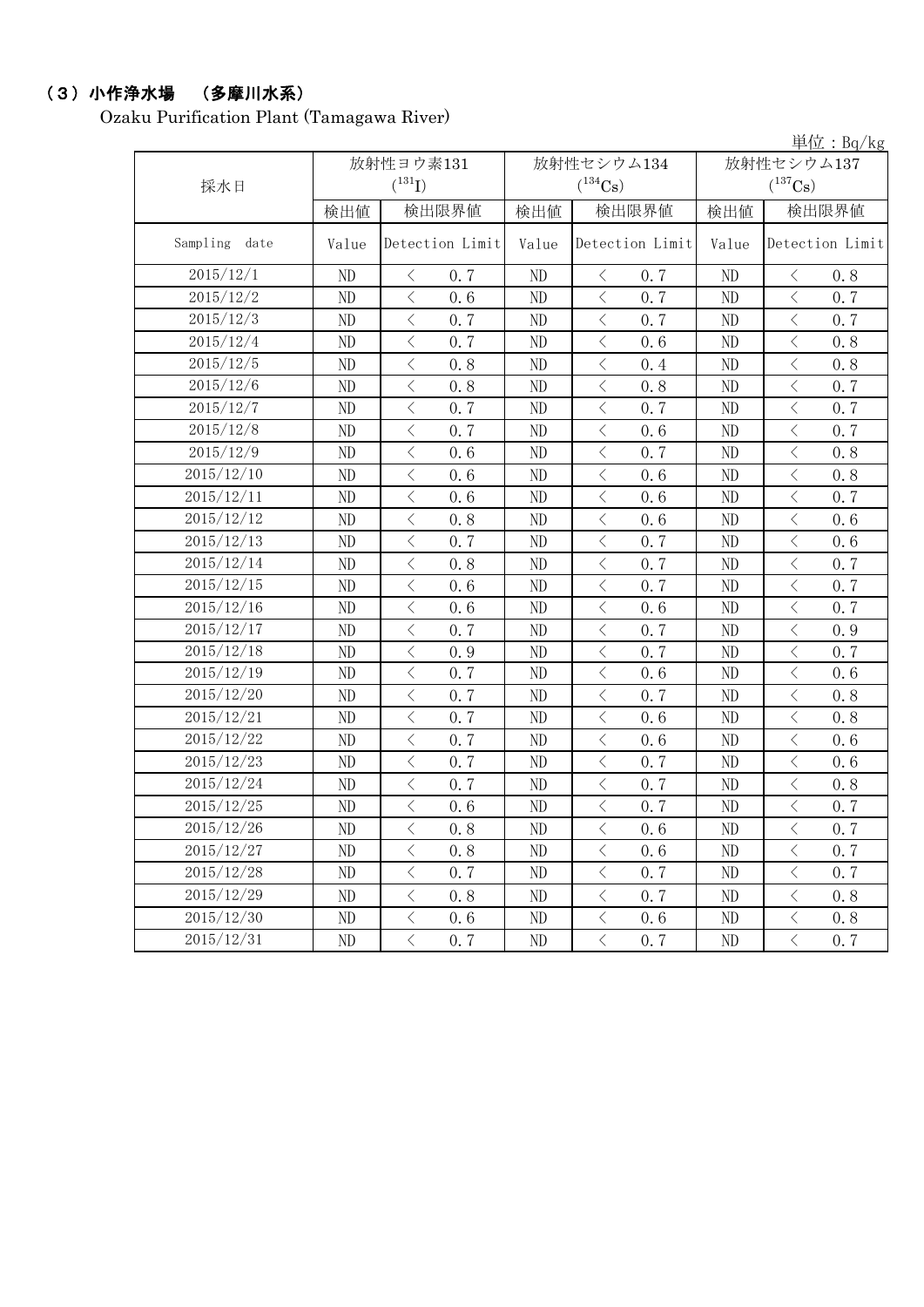# (4)東村山浄水場 (多摩川・荒川水系)

Higashi-murayama Purification Plant (Tamagawa・Arakawa River)

|                  |       |                      |          |                                                                                                               |            | 単位: $Bq/kg$                                     |  |
|------------------|-------|----------------------|----------|---------------------------------------------------------------------------------------------------------------|------------|-------------------------------------------------|--|
|                  |       | 放射性ヨウ素131            |          | 放射性セシウム134                                                                                                    | 放射性セシウム137 |                                                 |  |
| 採水日              |       | $(^{131}I)$          |          | $(^{134}\mathrm{Cs})$                                                                                         |            | $(^{137}\mathrm{Cs})$                           |  |
|                  | 検出値   | 検出限界値                | 検出値      | 検出限界値                                                                                                         | 検出値        | 検出限界値                                           |  |
| Sampling<br>date | Value | Detection Limit      | Value    | Detection Limit                                                                                               | Value      | Detection Limit                                 |  |
| 2015/12/1        | ND    | $\langle$<br>0.6     | ND       | 0.5<br>$\langle$                                                                                              | ND         | $\langle$<br>0.7                                |  |
| 2015/12/2        | ND    | $\langle$<br>0.7     | ND       | $\, \big\langle \,$<br>0.7                                                                                    | ND         | $\lt$<br>0.6                                    |  |
| 2015/12/3        | ND    | $\langle$<br>0.6     | ND       | $\,$ $\,$ $\,$<br>0.7                                                                                         | ND         | $\,$ $\,$ $\,$<br>0.6                           |  |
| 2015/12/4        | ND    | $\langle$<br>0.6     | ND       | $\langle$<br>0.6                                                                                              | ND         | $\langle$<br>0.6                                |  |
| 2015/12/5        | ND    | $\langle$<br>0.9     | ND       | $\langle$<br>0.6                                                                                              | ND         | $\lt$<br>0.7                                    |  |
| 2015/12/6        | ND    | $\langle$<br>0.8     | ND       | $\langle$<br>0.8                                                                                              | ND         | $\,$ $\,$ $\,$<br>0.7                           |  |
| 2015/12/7        | ND    | $\langle$<br>0.6     | ND       | $\hspace{0.1mm}\mathopen{\begin{array}{c}\mathopen{\fbox{$\scriptstyle<\}}\end{array}}\hspace{-0.1mm}$<br>0.5 | ND         | $\, <\,$<br>0.7                                 |  |
| 2015/12/8        | ND    | $\langle$<br>0.6     | ND       | $\langle$<br>0.7                                                                                              | ND         | $\langle$<br>0.8                                |  |
| 2015/12/9        | ND    | $\langle$<br>0.7     | $\rm ND$ | $\langle$<br>0.6                                                                                              | ND         | $\langle$<br>0.8                                |  |
| 2015/12/10       | ND    | $\langle$<br>0.7     | ND       | $\langle$<br>0.6                                                                                              | ND         | $\lt$<br>0.8                                    |  |
| 2015/12/11       | ND    | $\langle$<br>0.6     | ND       | $\,$ $\,$ $\,$<br>0.6                                                                                         | ND         | $\,$ $\,$ $\,$<br>0.7                           |  |
| 2015/12/12       | ND    | $\langle$<br>0.8     | ND       | $\,$ $\,$ $\,$<br>0.7                                                                                         | ND         | $\overline{\left\langle \right\rangle }$<br>0.8 |  |
| 2015/12/13       | ND    | $\langle$<br>0.6     | ND       | $\langle$<br>0.5                                                                                              | ND         | $\lt$<br>0.7                                    |  |
| 2015/12/14       | ND    | $\langle$<br>0.5     | ND       | $\,$ $\,$ $\,$<br>0.6                                                                                         | ND         | $\langle$<br>0.6                                |  |
| 2015/12/15       | ND    | $\langle$<br>0.6     | ND       | $\, < \,$<br>0.7                                                                                              | ND         | $\lt$<br>0.8                                    |  |
| 2015/12/16       | ND    | $\langle$<br>0.6     | ND       | $\langle$<br>0.9                                                                                              | ND         | $\langle$<br>0.8                                |  |
| 2015/12/17       | ND    | $\langle$<br>0.6     | ND       | $\big\langle$<br>0.6                                                                                          | ND         | $\langle$<br>0.6                                |  |
| 2015/12/18       | ND    | $\langle$<br>0.7     | ND       | $\langle$<br>0.7                                                                                              | ND         | $\langle$<br>0.7                                |  |
| 2015/12/19       | ND    | $\langle$<br>0.8     | ND       | $\langle$<br>0.7                                                                                              | ND         | $\langle$<br>0.7                                |  |
| 2015/12/20       | ND    | $\langle$<br>0.8     | ND       | $\langle$<br>0.8                                                                                              | ND         | $\langle$<br>0.8                                |  |
| 2015/12/21       | ND    | $\langle$<br>0.7     | ND       | $\langle$<br>0.7                                                                                              | ND         | $\langle$<br>0.7                                |  |
| 2015/12/22       | ND    | $\langle$<br>0.7     | ND       | $\,$ $\,$ $\,$<br>0.7                                                                                         | ND         | $\lt$<br>0.9                                    |  |
| 2015/12/23       | ND    | $\langle$<br>0.6     | ND       | $\,$ $\,$ $\,$<br>0.8                                                                                         | ND         | $\lt$<br>0.7                                    |  |
| 2015/12/24       | ND    | $\langle$<br>0.7     | ND       | $\langle$<br>0.6                                                                                              | ND         | $\lt$<br>0.8                                    |  |
| 2015/12/25       | ND    | $\langle$<br>0.6     | ND       | $\langle$<br>0.9                                                                                              | ND         | $\,$ $\,$ $\,$<br>0.8                           |  |
| 2015/12/26       | ND    | $\langle$<br>0.8     | ND       | $\langle$<br>0.8                                                                                              | ND         | 0.7<br>$\lt$                                    |  |
| 2015/12/27       | ND    | $\langle$<br>0.8     | ND       | $\big\langle$<br>0.8                                                                                          | ND         | $\langle$<br>0.8                                |  |
| 2015/12/28       | ND    | $\big\langle$<br>0.7 | ND       | $\, \big\langle \,$<br>0.6                                                                                    | ND         | $\lt$<br>0.7                                    |  |
| 2015/12/29       | ND    | $\langle$<br>0.7     | $\rm ND$ | $\, \big\langle \,$<br>0.5                                                                                    | $\rm ND$   | $\, <\,$<br>0.7                                 |  |
| 2015/12/30       | ND    | $\langle$<br>0, 7    | ND       | $\, \leq$<br>0.7                                                                                              | ND         | $\lt$<br>0.8                                    |  |
| 2015/12/31       | ND    | $\langle$<br>0.7     | ND       | $\bigg\langle$<br>0.9                                                                                         | ND         | $\langle$<br>0.8                                |  |
|                  |       |                      |          |                                                                                                               |            |                                                 |  |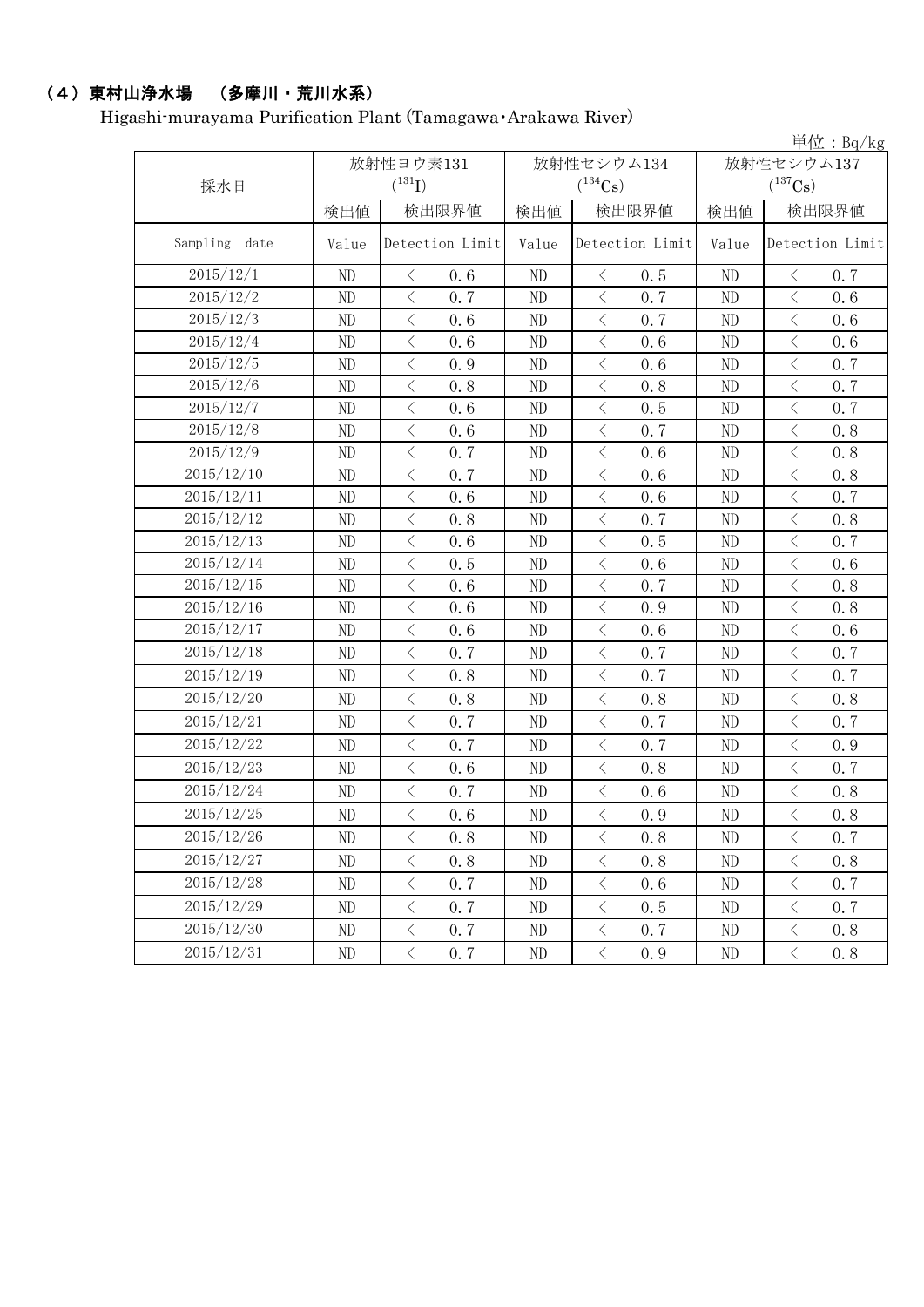#### (5)長沢浄水場 (相模川水系)

Nagasawa Purification Plant (Sagamigawa River)

単位:Bq/kg 検出値 | 検出限直 | 検出限界値 | 検出値 | 検出限界値 Value Detection Limit Value Detection Limit Value ND  $\vert$   $\langle$  0.6  $\vert$  ND  $\vert$   $\langle$  0.7  $\vert$  ND  $\vert$   $\langle$  0.7 ND < 0.6 ND < 0.5 ND < 0.6 ND  $\vert$   $\langle$  0.7  $\vert$  ND  $\vert$   $\langle$  0.7  $\vert$  ND  $\vert$   $\langle$  0.7 ND < 0.8 ND < 0.6 ND < 0.9 ND < 0.7 ND < 0.6 ND < 0.6 ND < 0.8 ND < 0.7 ND < 0.8 ND  $\vert$   $\langle$  0.7  $\vert$  ND  $\vert$   $\langle$  0.5  $\vert$  ND  $\vert$   $\langle$  0.7 ND  $\vert$   $\langle$  0.6  $\vert$  ND  $\vert$   $\langle$  0.6  $\vert$  ND  $\vert$   $\langle$  0.7 ND  $\vert$   $\langle$  0.7  $\vert$  ND  $\vert$   $\langle$  0.7  $\vert$  ND  $\vert$   $\langle$  0.7 ND < 0.7 ND < 0.6 ND < 0.9 ND  $\vert$   $\langle$  0.7  $\vert$  ND  $\vert$   $\langle$  0.7  $\vert$  ND  $\vert$   $\langle$  0.6 ND < 0.8 ND < 0.6 ND < 0.8 ND < 0.8 ND < 0.6 ND < 0.8 ND < 0.6 ND < 0.7 ND < 0.8 ND  $\vert$  < 0.6 | ND  $\vert$  < 0.6 | ND  $\vert$  < 0.8 ND < 0.6 ND < 0.8 ND < 0.8 ND  $\vert$  < 0.6 | ND  $\vert$  < 0.6 | ND  $\vert$  < 0.8 ND  $\vert$  < 0.6 | ND  $\vert$  < 0.7 | ND  $\vert$  < 0.6 ND < 0.8 ND < 0.6 ND < 0.6 ND < 0.7 ND < 0.6 ND < 0.8 ND  $\vert$   $\langle$  0.8  $\vert$  ND  $\vert$   $\langle$  0.7  $\vert$  ND  $\vert$   $\langle$  0.7 ND < 0.6 ND < 0.8 ND < 0.8 ND  $\vert$   $\langle$  0.7  $\vert$  ND  $\vert$   $\langle$  0.8  $\vert$  ND  $\vert$   $\langle$  0.7 ND  $\vert$   $\langle$  0.7  $\vert$  ND  $\vert$   $\langle$  0.6  $\vert$  ND  $\vert$   $\langle$  0.7 ND < 0.6 ND < 0.6 ND < 0.8 ND < 0.8 ND < 0.5 ND < 0.8 ND < 0.9 ND < 0.8 ND < 0.8 ND < 0.6 ND < 0.8 ND < 0.7 ND  $\vert$   $\langle$  0.7  $\vert$  ND  $\vert$   $\langle$  0.7  $\vert$  ND  $\vert$   $\langle$  0.6 ND < 0.6 ND < 0.7 ND < 0.8 ND < 0.6 ND < 0.7 ND < 0.7 2015/12/20 2015/12/3 2015/12/17 2015/12/2 2015/12/1 採水日 放射性ヨウ素131  $(^{131}\text{I})$ 放射性セシウム134  $(^{134}Cs)$ 放射性セシウム137  $(^{137}Cs)$ Sampling date | Value Detection Limit | Value Detection Limit | Value Detection Limit 2015/12/19 2015/12/24 2015/12/11 2015/12/9 2015/12/8 2015/12/4 2015/12/10 2015/12/5 2015/12/6 2015/12/7 2015/12/26 2015/12/27 2015/12/28 2015/12/29 2015/12/31 2015/12/25 2015/12/23 2015/12/22 2015/12/21 2015/12/18 2015/12/16 2015/12/30 2015/12/12 2015/12/13 2015/12/14 2015/12/15